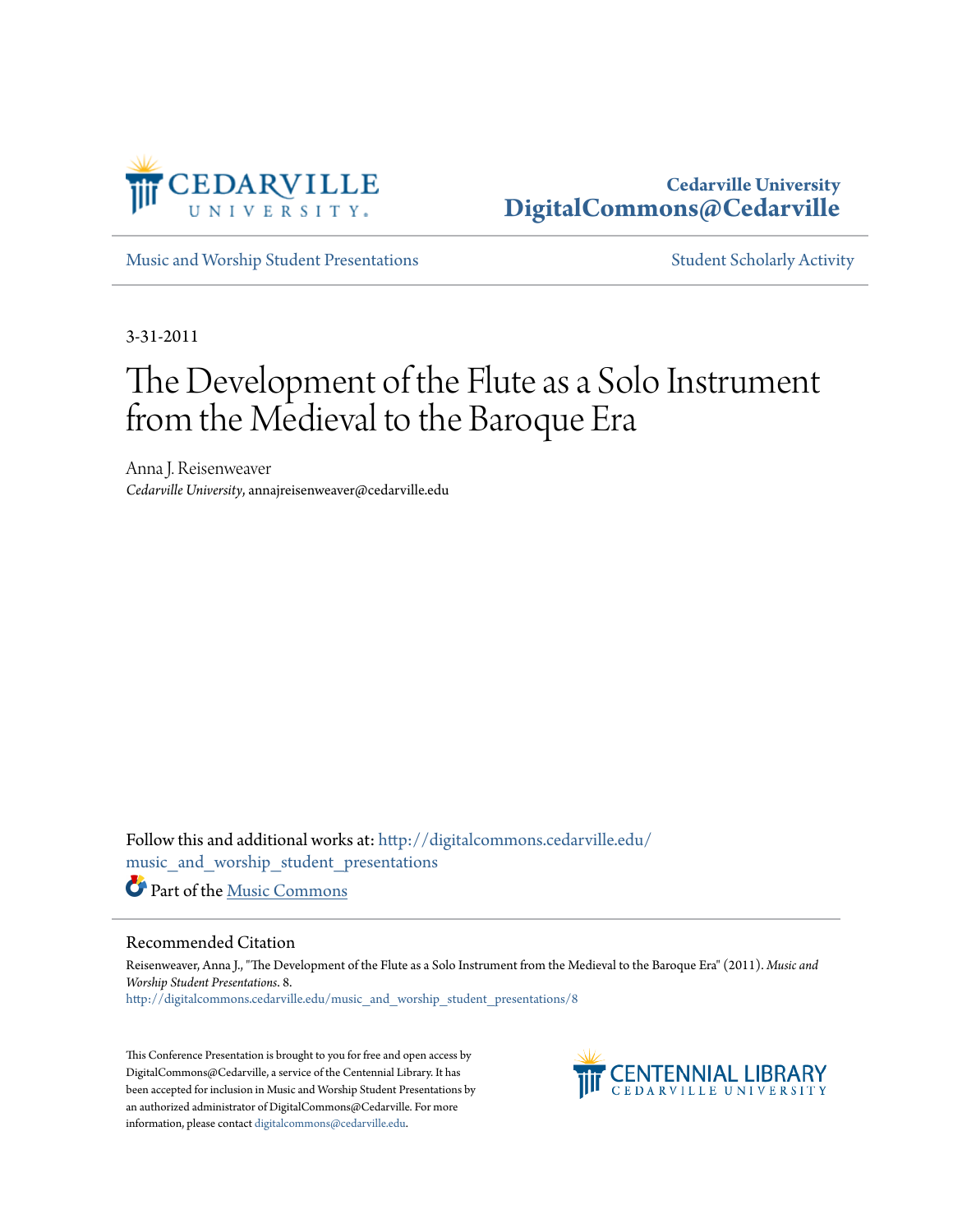## The Development of the Flute as a Solo Instrument from the Medieval to the Baroque Era

#### Anna Reisenweaver *Cedarville University*

s one of the oldest instruments known to mankind, the flute is present in some form in nearly every culture and ethnic group in the world. **A** However, in Western music in particular, the flute has taken its place as s one of the oldest instruments known to mankind, the flute is present in some form in nearly every culture and ethnic group in the world.<br>However, in Western music in particular, the flute has taken its place as an import The flute has also undergone its most significant technological developments in Western musical culture, moving from the bone keyless flutes of the Prehistoric era to the gold and silver instruments known to performers today. During the Renaissance and Baroque periods in particular, however, the flute<sup>1</sup> rose to popularity as a solo instrument and began to evolve into its modern form. New developments in the design and mechanics of the instrument drove this increased interest, which ultimately gave the flute a prominent position in music that has lasted throughout history.

When surveying the developments of the flute, it is important to start with the earliest evidences of the instrument in Western music. Unfortunately, the history of the Western flute during the Middle Ages is difficult to trace. There are no surviving transverse, or side-blown, flutes from that period, and "none of [the medieval music] indicates that it should be played by a flute."<sup>2</sup> "In the West the transverse flute fell into oblivion after a modest flowering in prehistoric times and antiquity, to be reintroduced through Byzantine civilization around 1000 [AD]."<sup>3</sup> The earliest European depictions of the transverse flute are found in Byzantine art, such as in the frescoes of the Hagia Sophia which include a flutist in a depiction of circus musicians. As the centuries progressed, however, the flute began to have an increased presence in Western European art of the period, suggesting a spreading interest in the instrument. One of the most notable depictions of the transverse flute can be found in an illustration from the *Cantigas de Santa Maria* manuscripts, which depicts two male players:<sup>4</sup>

<sup>&</sup>lt;sup>1</sup> During the Medieval through Baroque periods, the recorder or end-blown flute was actually more popular and was also titled "flute." The transverse or side-blown flute was clarified as the "transverse" or "German" flute and is the focus of this discussion.

<sup>2</sup> Ardal Powell, *The Flute* (New Haven: Yale University Press, 2002), 7.

<sup>3</sup> Raymond Meylan, *The Flute* (London: B.T. Batsford Ltd, 1988), 50-52.

<sup>4</sup> *Cantigas de Santa Maria*, Cantiga 240, "The Cantigas de Santa Maria: All Color Images," [http://www.pbm.com/~lindahl/cantigas/images/all\\_color.html.](http://www.pbm.com/~lindahl/cantigas/images/all_color.html) Accessed December 14, 2010.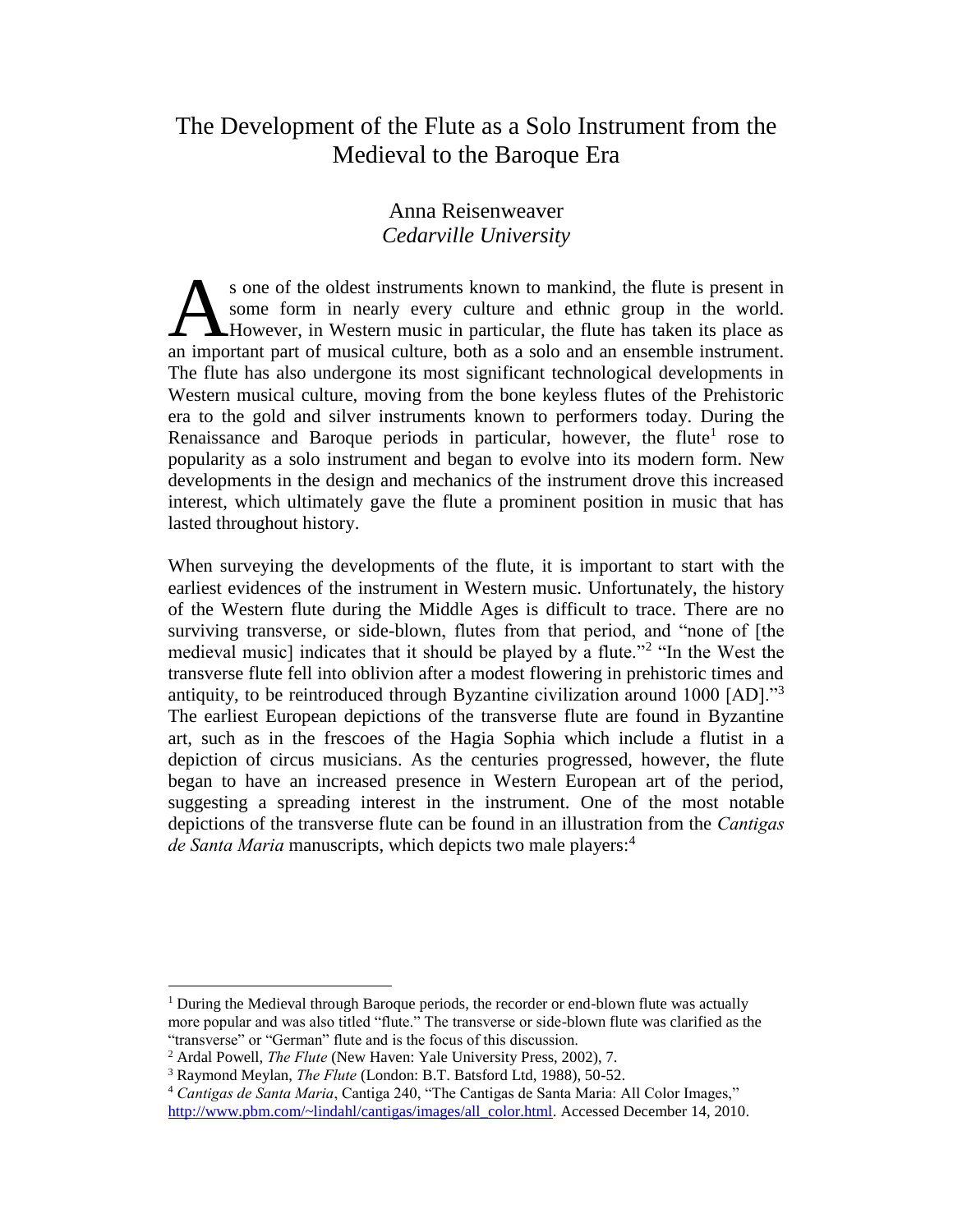

Fig.1. transverse flute, *Cantigas de Santa Maria*

Because there are no known transverse flutes surviving from the medieval period, it is difficult to determine the sound, structure, and appearance of these instruments. Based on depictions of the flute in medieval art, it would appear that "the only defining feature of the European medieval flute...is that it was held sideways, most commonly to the player's left."<sup>5</sup> These flutes had no keys and likely had six fingerholes as Renaissance instruments did. They would perhaps have been constructed of bone or wood and would have been in one piece with a cylindrical bore.

The medieval flute appears to have been used in a variety of situations. As evidenced by liturgical art manuscripts such as the *Cantigas de Santa Maria*, the flute seems to have been used in sacred settings. The instrument also would likely have been used in social settings; however, according to Ardal Powell, "none of the depictions of flutists. . .contain any hint as to what sort of music they played."<sup>6</sup> Interestingly, the majority of medieval flute iconography depicts the flute in a pastoral setting, often with characters from pagan mythology. The flute is also commonly presented with shepherds, a representation that has been reflected in art and music from Greek culture through modern times. One unique use of the flute proposed by Raymond Meylan is the idea that the flute also functioned as a decoy or hunting instrument. He quotes Johannes Egidius of Zamora's *Ars Musica*, stating that "hunters use flutes because deer like their sound."<sup>7</sup> According to this theory, one hunter would play a flute to draw the animal out and distract it while another hunter would shoot it. In addition to its use as a sacred, social, and hunting instrument, there is some record of the flute being used in a military context during the late Middle Ages. It is this military use

<sup>5</sup> Ardal Powell, *The Flute* (New Haven: Yale University Press, 2002), 24.

<sup>6</sup> *Ibid.,* 19.

<sup>7</sup> Raymond Meylan, *The Flute* (London: B.T. Batsford Ltd, 1988), 42.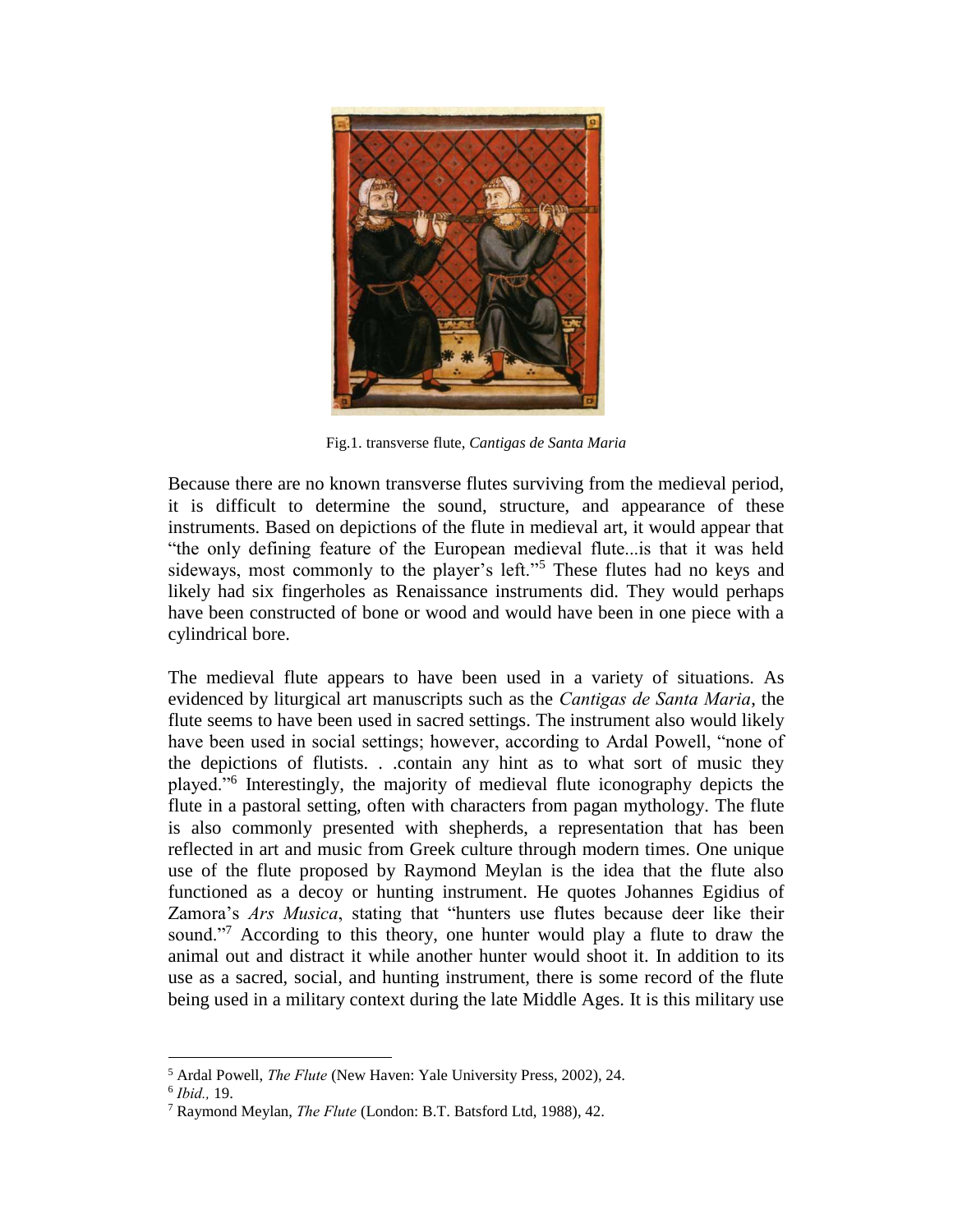of the flute that was a major factor contributing to its rise in popularity during the Renaissance.

As European art and culture moved into the Renaissance period, the flute experienced an increase in popularity. According to Powell, this interest in the flute was sparked by the popularity of the Swiss military tactics and also their military music which employed fifes<sup>8</sup>. Be that the case or not, the Renaissance transverse flute, like the medieval flute, is depicted in art and is also mentioned in several musical treatises of the Renaissance. In 1511, Sebastian Virdung's *Musica getuscht* mentions fifes, and the earliest mention of the transverse flute in a treatise is found in Martin Agricola's *Musica instrumentalis deudsch* of 1529. The iconography of the flute during that time suggests "that the flute had a twofold usage, as a military instrument and in chamber music,"<sup>9</sup> and that "the flute is usually found together with other instruments in mixed ensembles."<sup>10</sup>

Unlike the medieval flute, there are some surviving Renaissance-era flutes. The earliest flutes had six fingerholes, spaced in two groups of three, and were cylindrical, single-piece tubes. According to Anne Smith, "the player could choose whether to play with the left hand or right hand closer to the embouchure hole,"<sup>11</sup> and it would appear, based on contemporary images of the flute, that it was usually held to the right, in the manner of a modern flute. The flutes of the Renaissance were constructed in three sizes: bass, tenor/altus, and descant. Depending on the size, the flute typically had a range of fifteen to sixteen notes and sounded an octave higher than written, much like the modern piccolo. The design and construction of the flute in three sizes was in keeping with the Guidonian hexachord system, with the bass flute beginning on G gamma ut, the tenor/altus on D sol re, and the descant on A la mi re. "Two of the old modes could begin on D, the lowest note of the tenor/alto flute: Mode I, or the Dorian mode, and Mode VIII, the Hypomixolydian."<sup>12</sup> The natural scale of the Renaissance flute was the Dorian mode, and the fingerings for the flute were best in the soft or flat hexachord using B-flat. Because flutes were constructed in three sizes, they were often constructed by the same specialist maker in sets to ensure correct ensemble tuning. Meylan writes that "tuning could be undertaken by the maker. . .yet certain flutes were made in two sections, and could thus be tuned as required."<sup>13</sup> The construction of the flute in multiple parts is an important innovation given the fact that pitch during the Renaissance era varied by region, and a two-piece flute would have allowed players to more easily adapt to different pitch levels.

<sup>8</sup> Ardal Powell, *The Flute* (New Haven: Yale University Press, 2002), 27.

<sup>9</sup> Anne Smith, "The Renaissance Flute," in John Solum, *The Early Flute* (Oxford: Clarendon Press, 1992), 12.

<sup>10</sup> *Ibid.*, 23.

<sup>11</sup> *Ibid.*, 15.

<sup>&</sup>lt;sup>12</sup> Ardal Powell, "The Hexachords and the Renaissance Flute," *Traverso* 11 (January 1999): 1.

<sup>13</sup> Raymond Meylan, *The Flute* (London: B.T. Batsford, 1988), 81.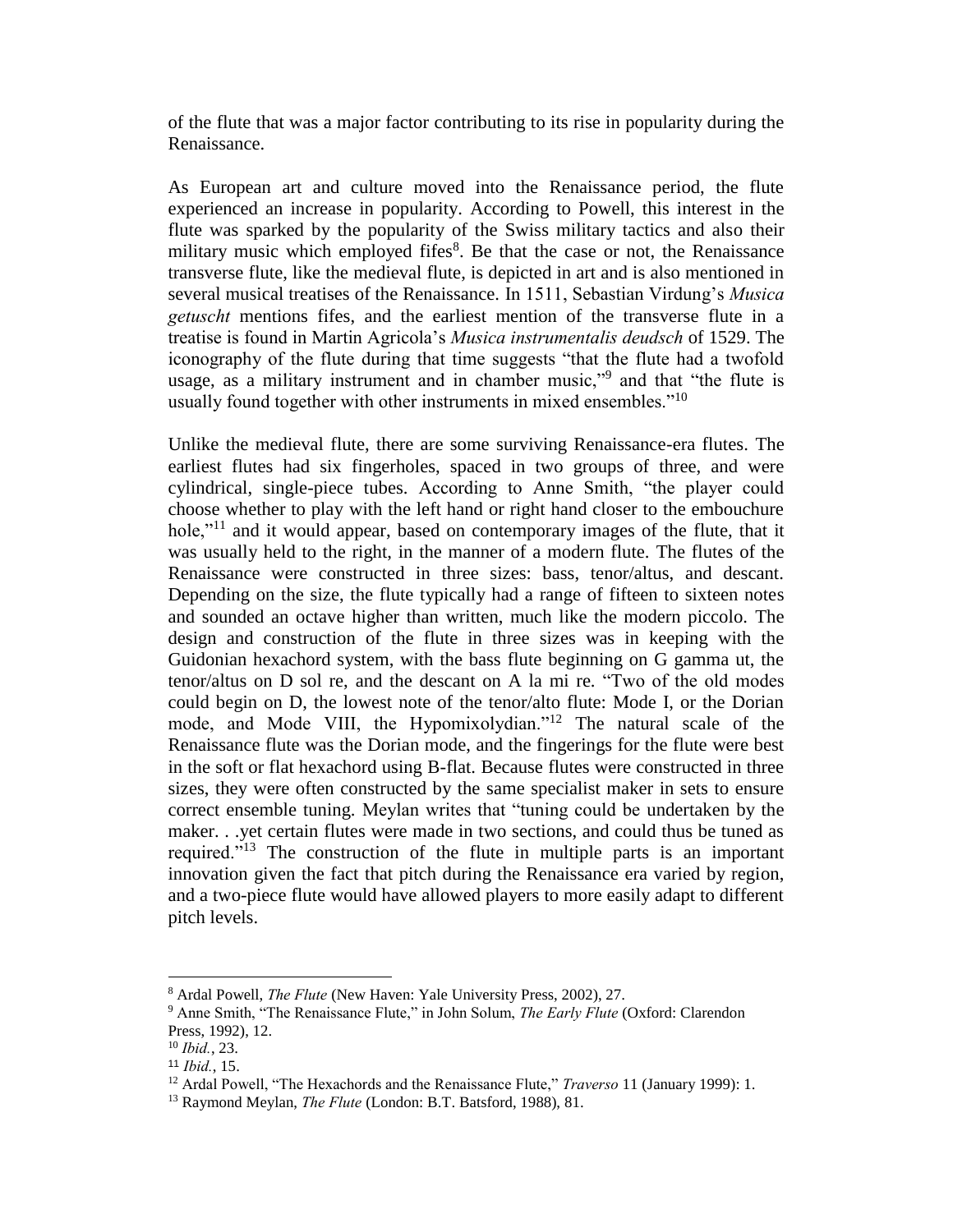These new developments during the Renaissance expanded the performance opportunities of the flute. Because flutes during this period were manufactured in different sizes, they could cover all the parts of a polyphonic work. This innovation led to the popularity, particularly in France, of the four-part flute consort, which typically featured one descant, two tenors, and one bass flute. According to Bernard Thomas, "the earliest surviving music for flutes is to be found in Attaingnant's two chanson collections of 1533:<sup>"14,15</sup>



Fig.2. Pierre Attaingnant, "Les yeulx bendez," mm.1-5.

Although this collection includes the vocal text, the first chanson specifically indicates scoring for flute and recorder consorts. However, composers during the Renaissance era typically did not specify the instrumentation of their works, instead allowing musicians to create mixed ensembles with instruments on hand. As mentioned earlier, art and illustrations from the period indicate that the flute was a part of such ensembles. In light of this, it is apparent that the flute would have been used in a variety of musical styles, particularly in social music such as dances and other instrumental music. Giovanni Bassano's *Ricercate, passaggi, et cadentie*<sup>16</sup> is an early example of such polyphonic instrumental music that would be performed on a variety of instruments:

<sup>&</sup>lt;sup>14</sup> Bernard Thomas, "The Renaissance Flute," *Early Music* 3 (January 1975): 5.

http://www.jstor.org/stable/3125300. Accessed September 30, 2010.

<sup>15</sup> Pierre Attaingnant, *Fourteen Chansons* (Paris, 1533). Transcribed by Bernard Thomas. (London: Pro Musica Edition), 10.

<sup>16</sup> Giovanni Bassano, "Ricercate, passaggi, et cadentie,"

[http://imslp.info/files/imglnks/usimg/d/d6/IMSLP60626-PMLP124175-003bassano.pdf.](http://imslp.info/files/imglnks/usimg/d/d6/IMSLP60626-PMLP124175-003bassano.pdf) Accessed October 3, 2010.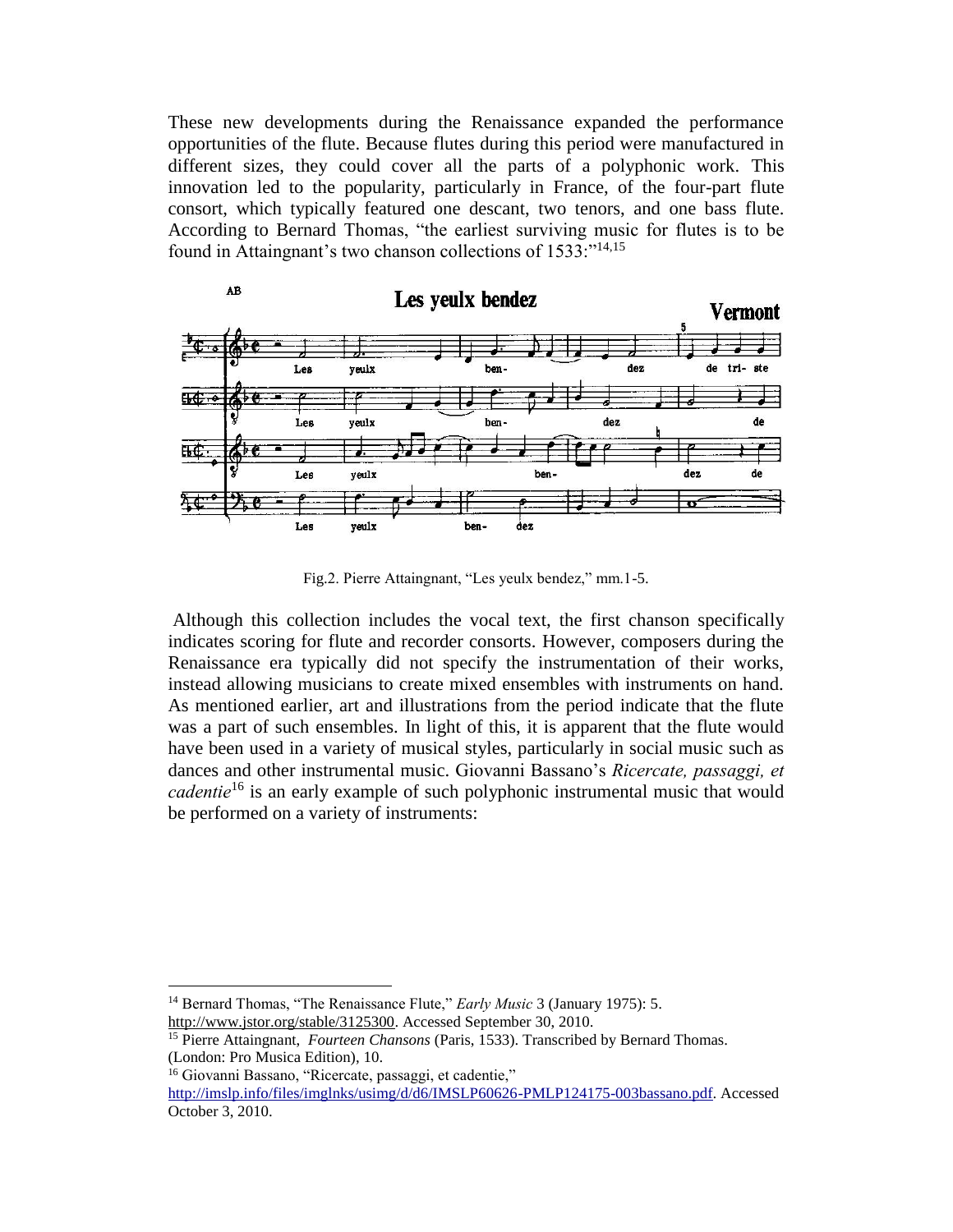

Fig. 3. Giovanni Bassano, "Ricercata prima"

While the flute increased significantly in popularity during the Renaissance period, the Baroque era brought about significant innovations to the instrument which would solidify its importance as a musical instrument. Although "by the late sixteenth century the flute consort's heyday had passed,"<sup>17</sup> the flute underwent a variety of changes during the seventeenth and eighteenth centuries, so much so that Powell writes, "if we compare a flute of 1700 with one of a hundred years earlier, all its essential sound-producing mechanisms have changed."<sup>18</sup>

During this period, there were several major innovations to the design and construction of the flute. Perhaps the most significant of these was the addition of a seventh hole and key mechanism on the lower end of the flute, which allowed performers to play the enharmonic notes E-flat and D-sharp. As music became more centered around the major and minor modes, the invention of this seventh hole and key allowed flute players to play this new music. Evidence also suggests that Johann Quantz, a popular German flute maker and performer, added a second key "designed to enable the player to distinguish between enharmonic notes such as E-flat and D-sharp."<sup>19</sup> This additional key was considered necessary due to the fact that "in the tuning systems generally used throughout most of the eighteenth century, the flat was played higher than its enharmonic sharp."<sup>20</sup>

Another significant improvement to the flute that occurred during the Baroque period was the transition from a cylindrical bore to a conical bore. "In the sixteenth century, [the bore] was cylindrical, whereas in the eighteenth it had become more or less conical, whereby the widest part was always located at the

<sup>17</sup> Ardal Powell, *The Flute* (New Haven: Yale University Press, 2002), 49.

<sup>18</sup> *Ibid.*, 68.

<sup>19</sup> John Solum, *The Early Flute* (Oxford: Clarendon Press, 1992), 46.

<sup>20</sup> *Ibid.*, 47.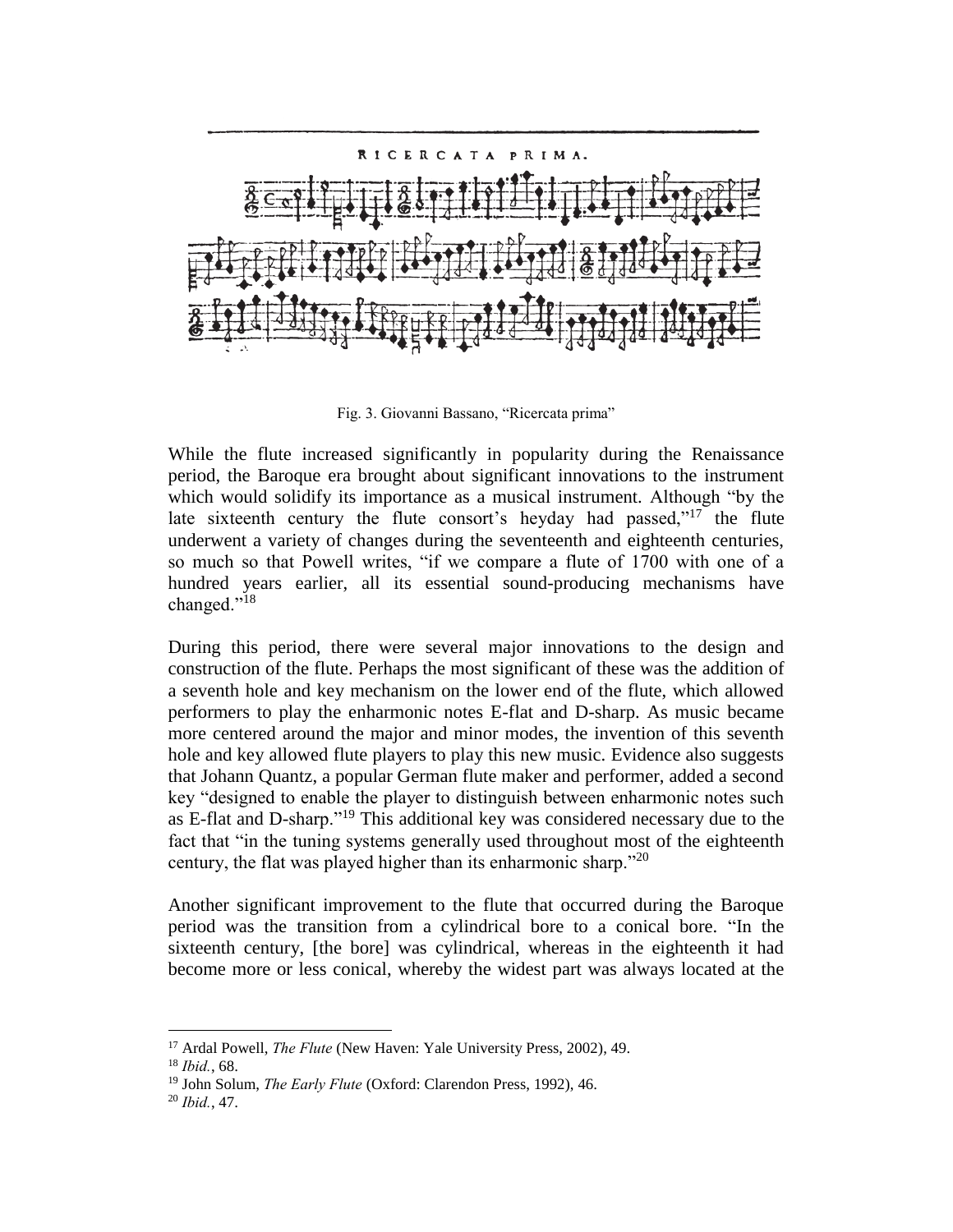head of the instrument."<sup>21</sup> This change in the construction of the flute allowed players to have greater agility, particularly when changing octaves, and gave them a brighter sound, an asset in an era when the individuality of the performer was prized. The conical bore also improved intonation of the upper notes and "effectively flattened the scale; in compensation, the finger-holes were moved closer together."<sup>22</sup> In addition to developing the conical bore, flute makers also improved intonation by constructing the flute in three pieces, similar to the modern flute, instead of just one. This gave flutists the ability to adapt to different tuning systems, allowing them to play with a wider variety of instruments and ensembles, further increasing their flexibility and, consequently, their popularity.

Although very few Renaissance and medieval flutes have survived, a relatively large number of Baroque flutes have been preserved. These flutes are primarily constructed of some type of wood, typically boxwood, or occasionally metal or ivory. As Marin Mersenne writes in his 1636 musical treatise *Harmonie universalle*,

> Their material can be plum, cherry, or other wood, which can be hollowed out easily, but ordinarily some wood of a beautiful color is chosen, one which takes a beautiful polish so that beauty may accompany the goodness of the instrument, and so that the eyes participate in some fashion with the pleasure of the ear; they are ordinarily made out of box-wood; they are also quite good of crystal, of glass, and of ebony.<sup>23</sup>

The range of these flutes was said to be that of a nineteenth, $24$  and their pitches vary from  $A=392$  to  $A=415$ .

As these new developments began to take hold, the flute again rose in popularity. "These alterations in the design of flutes came as their primary function, along with that of other woodwind instruments, gradually shifted from playing a part in an ensemble of equals to performing the new, more individualistic solo music.<sup> $25$ </sup> Although the flute continued to be used in ensembles for dancing or entertainment, it also became increasingly popular as a melody and solo instrument. This rise in popularity produced the first great flute virtuosos, artists such as Jacques Hotteterre, Jean Loiellet, and Johann Joachim Quantz, whose fame as performers led to an even greater interest in the flute. The flute also became more present in ensembles, with the first known example of a transverse

<sup>21</sup> Raymond Meylan, *The Flute* (London: B.T. Batsford Ltd, 1988), 94.

<sup>22</sup> John Solum, *The Early Flute* (Oxford: Clarendon Press, 1992), 34.

<sup>23</sup> Marin Mersenne, *Harmonie Universalle*, trans. by Roger E. Chapman (The Hague: Martinus Nijhoff, 1957): 311.

<sup>24</sup> *Ibid.*, 311.

<sup>25</sup> Ardal Powell, *The Flute* (New Haven: Yale University Press, 2002), 68.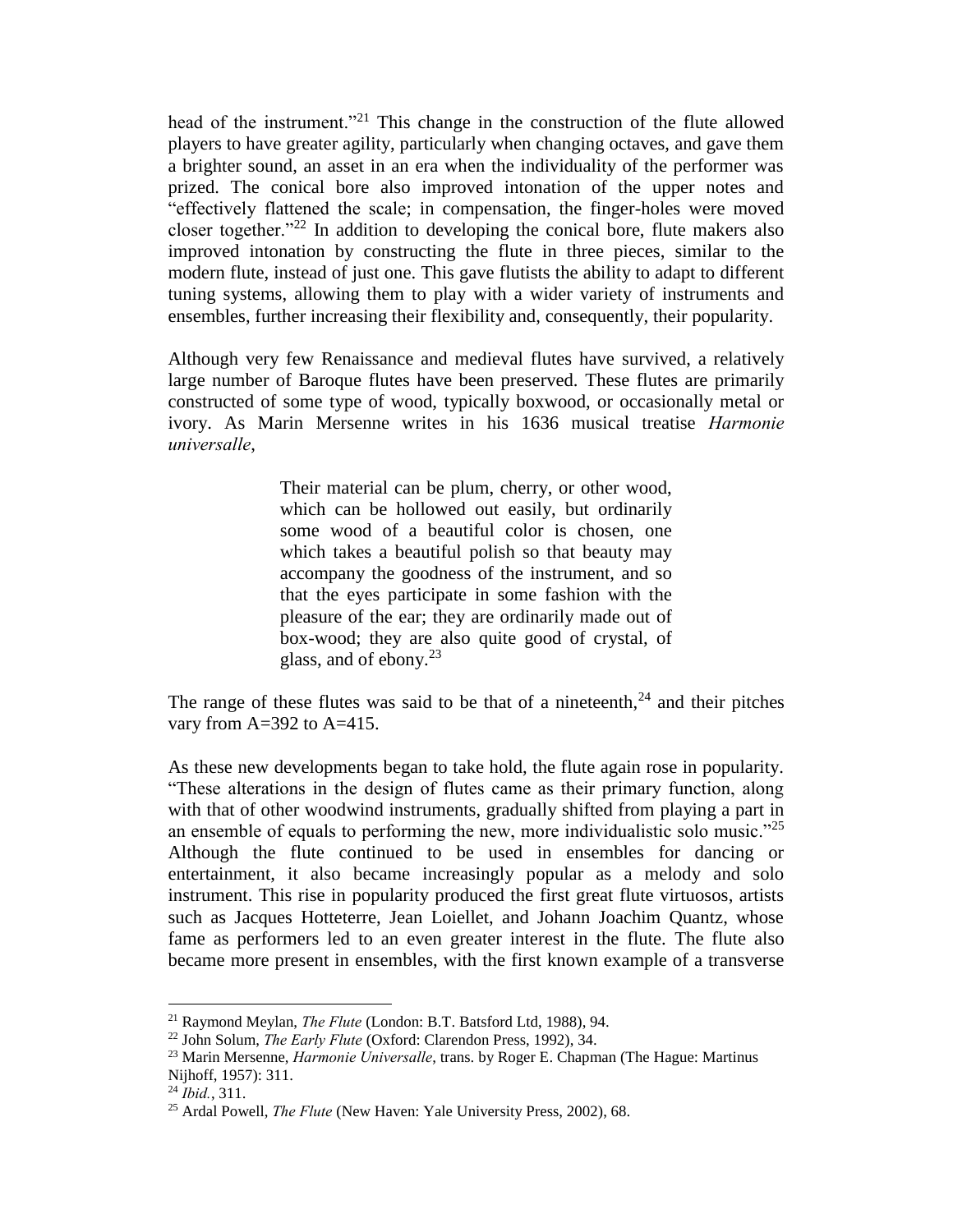flute in a baroque orchestra appearing in Jean-Baptiste Lully's *Le triomphe de l'amour* in 1681.<sup>26</sup> The flute was used in a variety of ensembles and styles such as sacred concertos, operas, dances, and other instrumental genres.

In addition to the rise in number and quality of flute players, the Baroque period saw an increase in music written specifically for the flute. Sir James Galway writes that "better flutes led to better players, whose performance encouraged more composers to write more pieces."<sup>27</sup> The first Baroque work for the solo transverse flute, published in 1702, was Michel de la Barre's *Pièces pour la flute traversiere avec la basse-continue*: 28



Fig.4. Michel de la Barre, from *Pièces pour la flute traversiere*

"La Barre intended his pieces...to stimulate a rise in flute-playing standards,"<sup>29</sup> which is clearly evident in the increased difficulty and complexity of this music as compared to that of Attaingnant or Bassano. Although non-flutists, such as Attaingnant, wrote for flute, a large number of compositions, pedagogical works, and treatises during the early Baroque period were written by flute virtuosos, most notably Quantz and Hotteterre.

As music progressed into the late Baroque period, an increasing number of nonflutists also began to write solo works for the instrument. Composers such as George Frideric Händel, George Philip Telemann, and Antonio Vivaldi all created works that have become a core part of the standard flute repertory. Telemann's Six Sonatas, Op. 2 were published in 1727, and his *Twelve Fantasias for solo* 

<sup>26</sup> John Solum, *The Early Flute* (Oxford: Clarendon Press, 1992), 35.

<sup>27</sup> James Galway, *Flute* (New York: Schirmer, 1982), 25.

<sup>&</sup>lt;sup>28</sup> Michel de la Barre, "Deuxieme Livre De Pieces Pour la Flute" (Paris, 1710). Facsimile reproduction by Performer's Facsimiles (New York), 2.

<sup>29</sup> Ardal Powell, *The Flute* (New Haven: Yale University Press, 2002), 72.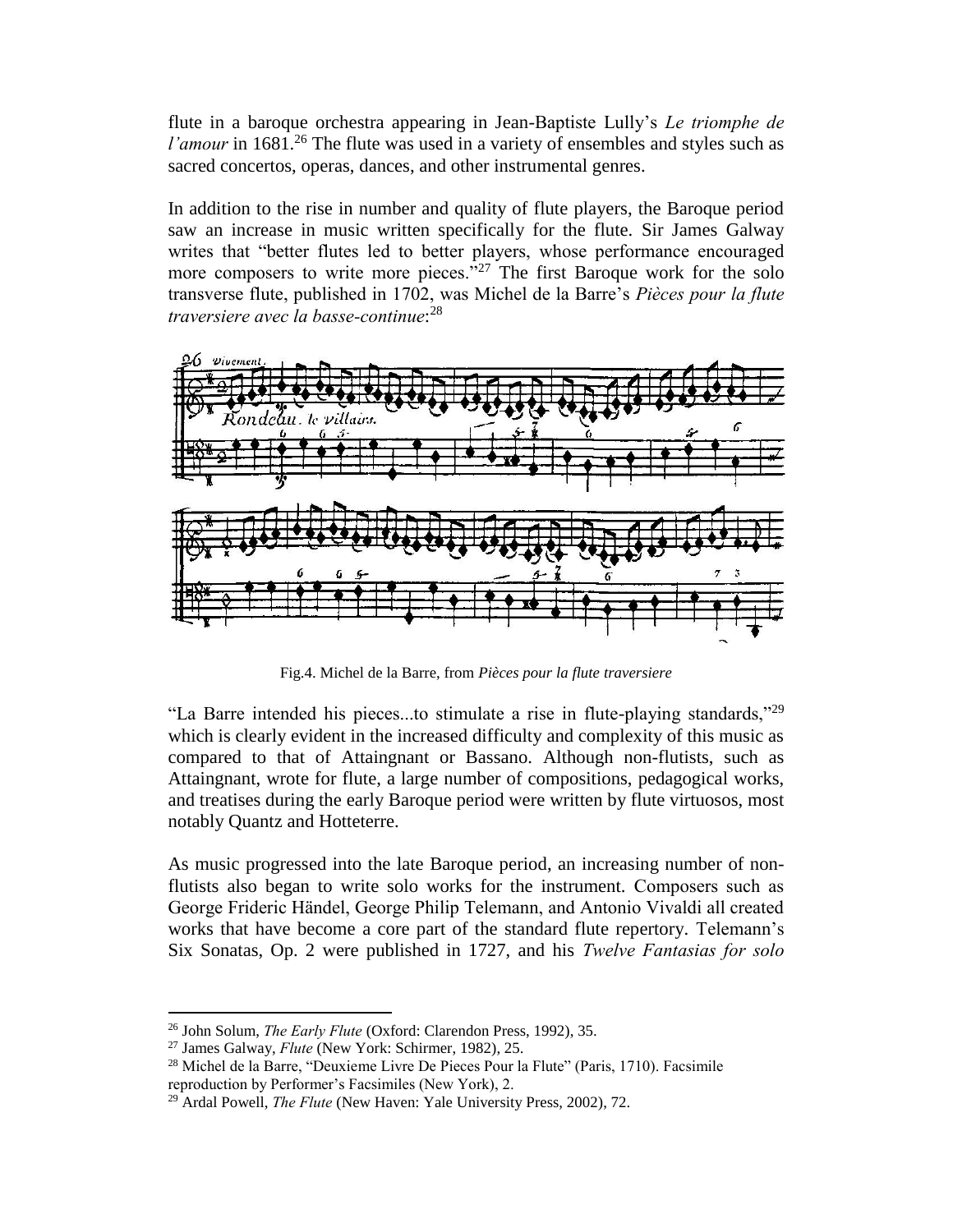*flute*<sup>30</sup> followed later in 1732-33. The *Fantasias* represented, as de la Barre's *Pièces* did, yet another significant increase in difficulty, demanding greater technical ability from the player.



Fig.5. George Philip Telemann, "Fantasia 1," mm. 1-16

Although Händel, Telemann, and Vivaldi contributed significantly to the flute repertoire, J.S. Bach is perhaps the most influential composer of flute music from this period. His works are among the best known of the Baroque era and are an essential part of the modern flute student's repertory. Powell writes that "Bach seems in fact to have been engaged in experiments with most or all of the musical styles under consideration (temporarily or more lastingly) as suitable for the flute during the entire course of his life"<sup>31</sup> as he "employed the flute in a wider range of tonalities<sup> $32$ </sup> than previous composers. As a result of innovations such as these, Bach's compositions represent another growth in flute repertoire. The *Partita in A minor*, BWV 1013, is Bach's first composition for the transverse flute and was published around 1718. Bach also included the flute in the accompaniment of various cantatas and passions, including the famous *St. Matthew Passion*, BWV 244, and composed at least four sonatas<sup>33</sup> between 1720-30. His *Brandenburg Concerto No.5*, BWV 1050,<sup>34</sup> is one of the most important flute compositions of the Baroque era. It is supposedly "Bach's first extant ensemble composition involving the flute. . .[and] as such, it is the first appearance of the flute. . .as a concerto instrument."<sup>35</sup> This appears to be one of the earliest surviving

 $\overline{a}$ 

<sup>32</sup> Mary Oleskiewicz, "Bach, Quantz, and the Flute," *Traverso* 12 (Oct. 2000): 14.

[http://216.129.110.22/files/imglnks/usimg/0/08/IMSLP37646-PMLP82083-Bach-](http://216.129.110.22/files/imglnks/usimg/0/08/IMSLP37646-PMLP82083-Bach-BWV1050.Flute.pdf)[BWV1050.Flute.pdf.](http://216.129.110.22/files/imglnks/usimg/0/08/IMSLP37646-PMLP82083-Bach-BWV1050.Flute.pdf) Accessed October 20, 2010.

<sup>&</sup>lt;sup>30</sup> Georg Philipp Telemann, "Twelve Fantasias for Solo Flute,"

[http://imslp.info/files/imglnks/usimg/d/d9/IMSLP32138-PMLP54405-](http://imslp.info/files/imglnks/usimg/d/d9/IMSLP32138-PMLP54405-Teleman_12_Fantasias_for_Traversiere.pdf)

[Teleman\\_12\\_Fantasias\\_for\\_Traversiere.pdf.](http://imslp.info/files/imglnks/usimg/d/d9/IMSLP32138-PMLP54405-Teleman_12_Fantasias_for_Traversiere.pdf) Accessed October 20, 2010.

<sup>31</sup> Ardal Powell, "Bach and the Flute: The Players, the Instrument, and the Music," *Early Music* 23 No. 1 (Feb. 1995): 19. http://www.jstor.org/stable/3137801. Accessed October 4, 2010.

 $33$  The sonatas in B minor (BWV 1030), A major (BWV 1032), E minor (BWV 1034), and E major (BWV 1035) are confirmed to be written by Bach for the flute. Two other sonatas, the E-flat major (BWV 1031) and the C major (BWV 1033) are commonly attributed to Bach, and the G minor (BWV 1030b) is for an unknown instrument but is frequently performed on flute. <sup>34</sup> J.S. Bach, *Brandenburg Concerto V*, BWV 1050,

<sup>35</sup> Ardal Powell, *The Flute* (New Haven: Yale University Press, 2002), 78.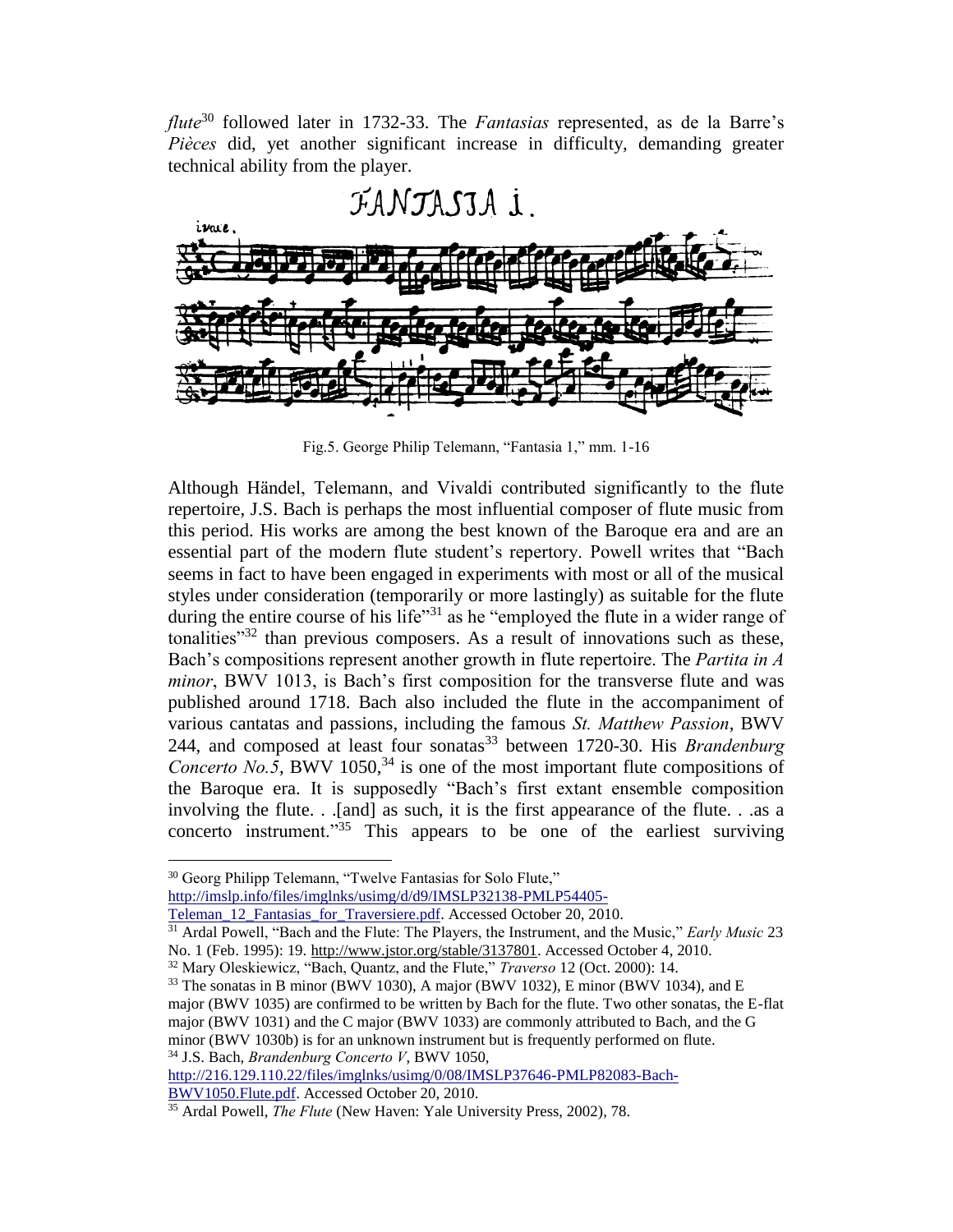compositions to use the flute in this manner and is yet another illustration of Bach's impact on the flute repertory.



Fig.6. J. S. Bach, *Brandenburg Concerto No.* 5, "Allegro," mm. 1-16.

As one of the first compositions to use the flute in a concerto setting, the *Brandenburg Concerto* has immense historical significance to the flute repertory. Following the publication of Bach's work, other contemporary and later composers, such as Antonio Vivaldi and C.P.E Bach, composed concerti for flute, setting the standard for a vital portion of modern flute repertory.

As a comparison of Bach's *Brandenburg Concerto* and Attaingnant's *Chansons* reveals, the literature for flute underwent significant developments from the Renaissance to Baroque periods, a change which is mirrored by the instrument's technological developments during this time. These mechanical and musical innovations of the flute from the medieval through Baroque periods laid the foundation for modern performance and repertory. The change in construction from a keyless, cylindrical instrument to a one-keyed, conical, three-pieced flute would ultimately lead to the creation of the modern flute that Theobald Boehm built in the 1830-40s on the shoulders of Baroque innovations. The developments in the instrument also increased its range and flexibility, allowing flutists to perform a wider variety of music and styles, which in turn caused an increase in compositions specifically for the instrument. As the repertoire began to expand, the flute transitioned from an ensemble to a solo instrument, a change spurred by compositions such as Bach's *Brandenburg Concerto No.5*. In consequence, the flute now holds a reputation in classical music as an important part of both solo and ensemble repertory. The developments which began during this time period have lasted well into the modern musical culture and have permanently impacted the history of the flute as an instrument.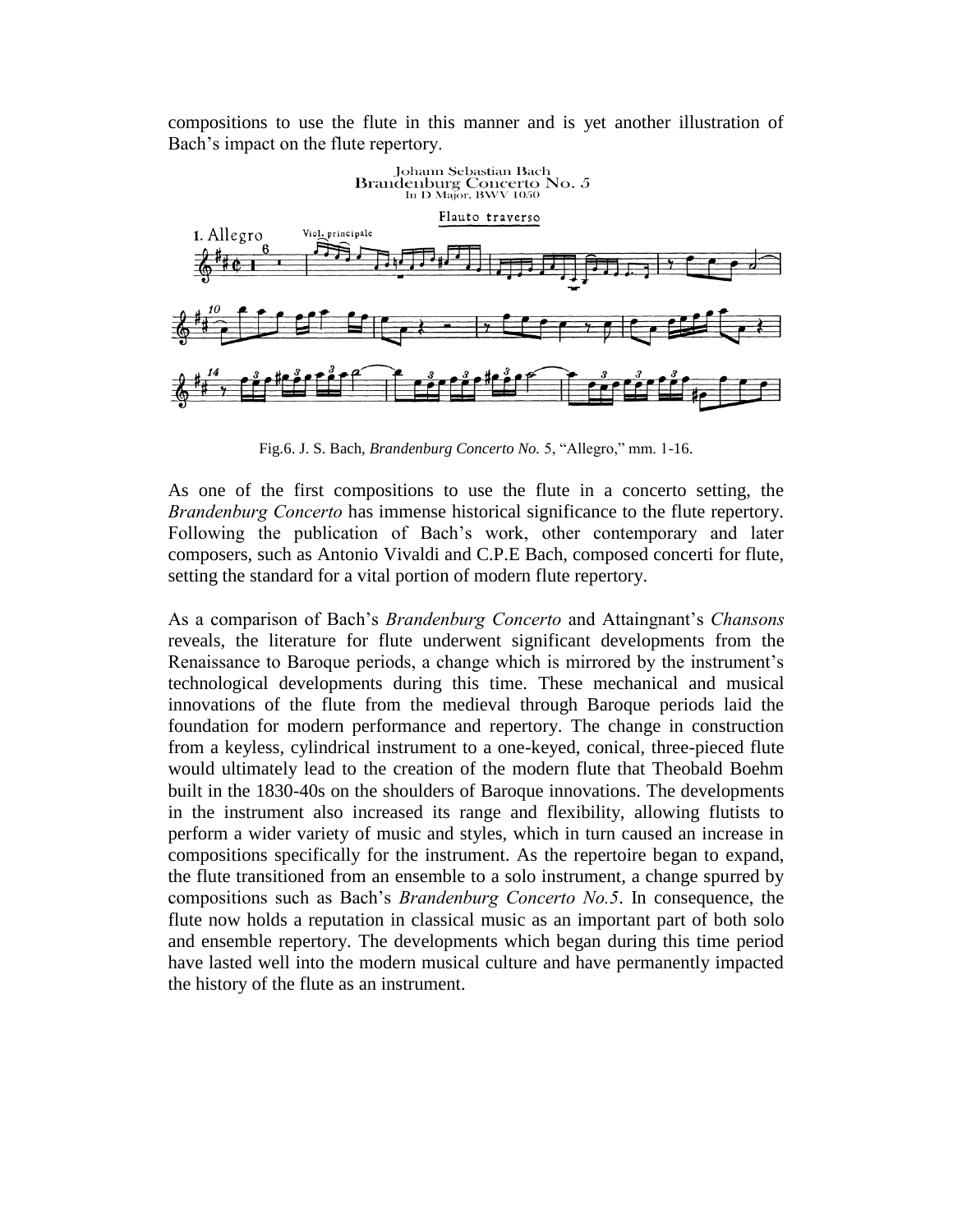# Bibliography

- Addington, Christopher. "The Bach Flute." *The Musical Quarterly* 71 No. 3 (1985): 264-280. http://www.jstor.org/stable/948156. Accessed October 21, 2010.
- Attaingnant, Pierre. Paris, 1533. transcribed by Bernard Thomas. London: Pro Musica Edition.
- Bach, J.S. *Brandenburg Concerto No.5*, BWV 1050. http://216.129.110.22/files/imglnks/usimg/ 0/08/IMSLP37646- PMLP82083-Bach-BWV1050.Flute.pdf. Accessed October 20, 2010.
- de la Barre, Michel. "Deuxieme Livre De Pieces Pour la Flute." Paris, 1710. Facsimile reproduction by Performer's Facsimiles. New York.
- Bassano, Giovanni. "Ricercate, passaggi, et cadentie." http://imslp.info/files/imglnks/usimg/d/d6/ IMSLP60626-PMLP124175-003bassano.pdf. Accessed October 3, 2010.
- *Cantigas de Santa Maria*, Cantiga 240, "The Cantigas de Santa Maria: All Color Images," http://www.pbm.com/~lindahl/cantigas/images/all\_color.html. Accessed December 14, 2010.
- Evans, Tammy. "The Flute in the Baroque Period." *Flute Talk*, May/June 2005.
- Galway, James. *Flute.* New York: Schirmer, 1982.
- Mersenne, Marin. *Harmonie Universalle*. trans. by Roger E. Chapman. The Hague: Martinus Nijhoff, 1957.
- Meylan, Raymond. *The Flute.* London: B.T. Batsford Ltd, 1988.
- Oleskiewicz, Mary. "Bach, Quantz, and the Flute." *Traverso* 12 (Oct. 2000): 13- 15.
- Powell, Ardal. "Bach and the Flute: The Players, the Instrument, and the Music." *Early Music* 23, No. 1 (Feb. 1995): 9-29. http://www.jstor.org/stable/3137801. Accessed October 4, 2010.
- \_\_\_\_. *The Flute*. New Haven: Yale University Press, 2002.
- \_\_\_\_. "The Hexachords and the Renaissance Flute." *Traverso* 11 (Jan. 1999): 1-3.
- \_\_\_\_. "Science, Technology and the Art of Flute Making in the Eighteenth Century." Flutehistory.com.